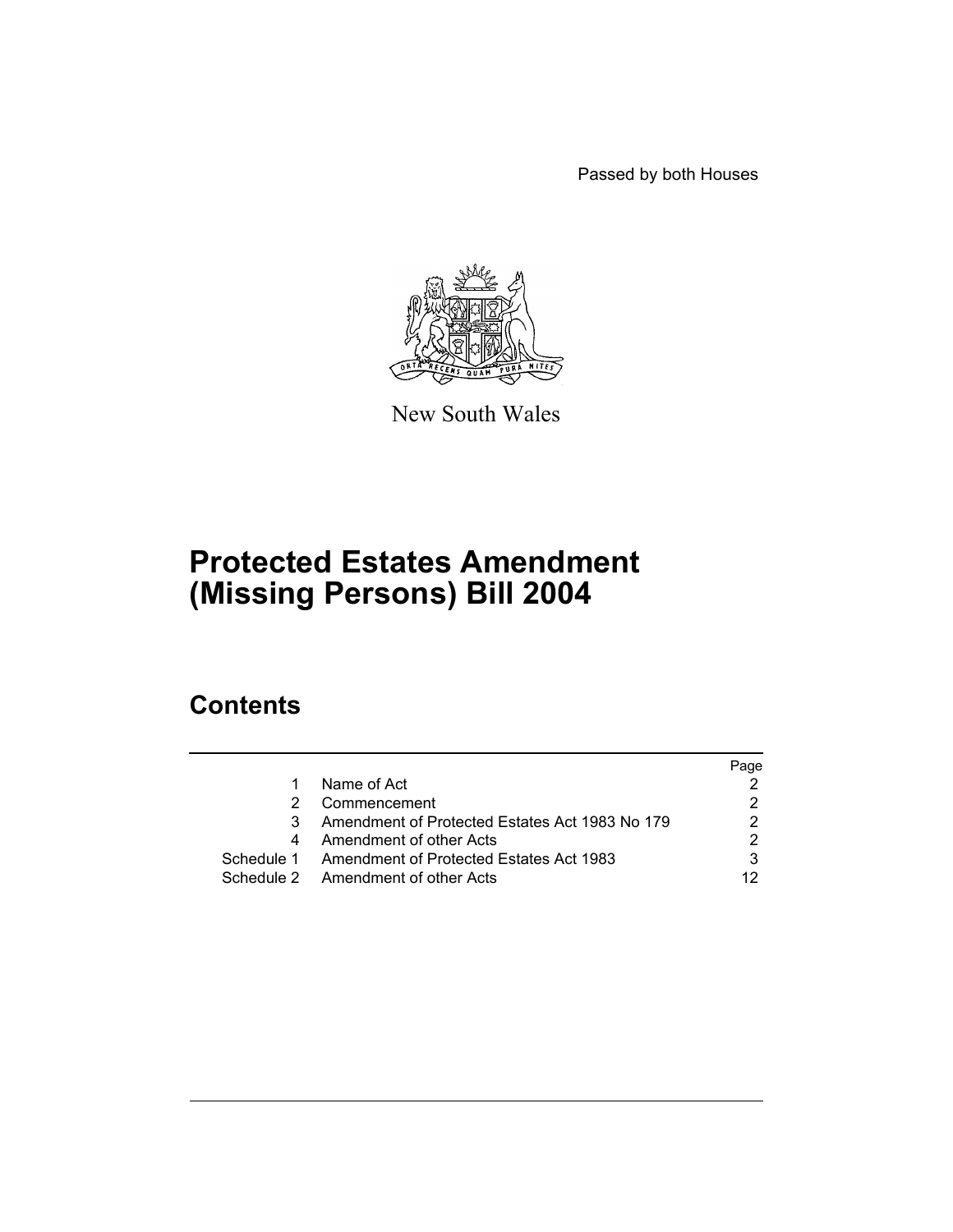*I certify that this PUBLIC BILL, which originated in the LEGISLATIVE ASSEMBLY, has finally passed the LEGISLATIVE COUNCIL and the LEGISLATIVE ASSEMBLY of NEW SOUTH WALES.*

> *Clerk of the Legislative Assembly. Legislative Assembly, Sydney, , 2004*



New South Wales

# **Protected Estates Amendment (Missing Persons) Bill 2004**

Act No , 2004

An Act to amend the *Protected Estates Act 1983* to provide for the management of the estates of missing persons; and related matters.

*I have examined this Bill, and find it to correspond in all respects with the Bill as finally passed by both Houses.*

*Chairman of Committees of the Legislative Assembly.*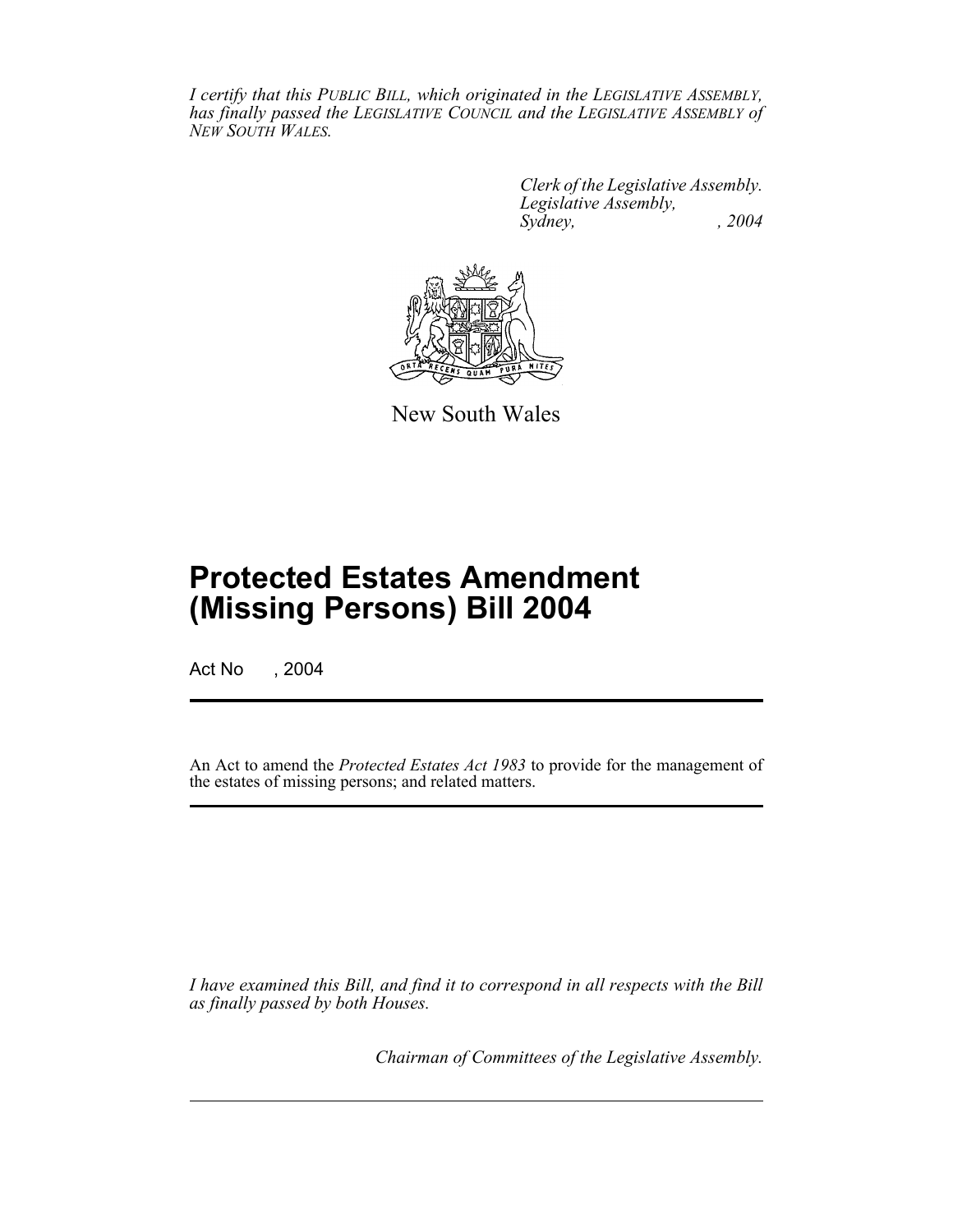#### **The Legislature of New South Wales enacts:**

#### **1 Name of Act**

This Act is the *Protected Estates Amendment (Missing Persons) Act 2004*.

#### **2 Commencement**

This Act commences on a day or days to be appointed by proclamation.

# **3 Amendment of Protected Estates Act 1983 No 179**

The *Protected Estates Act 1983* is amended as set out in Schedule 1.

# **4 Amendment of other Acts**

The Acts specified in Schedule 2 are amended as set out in that Schedule.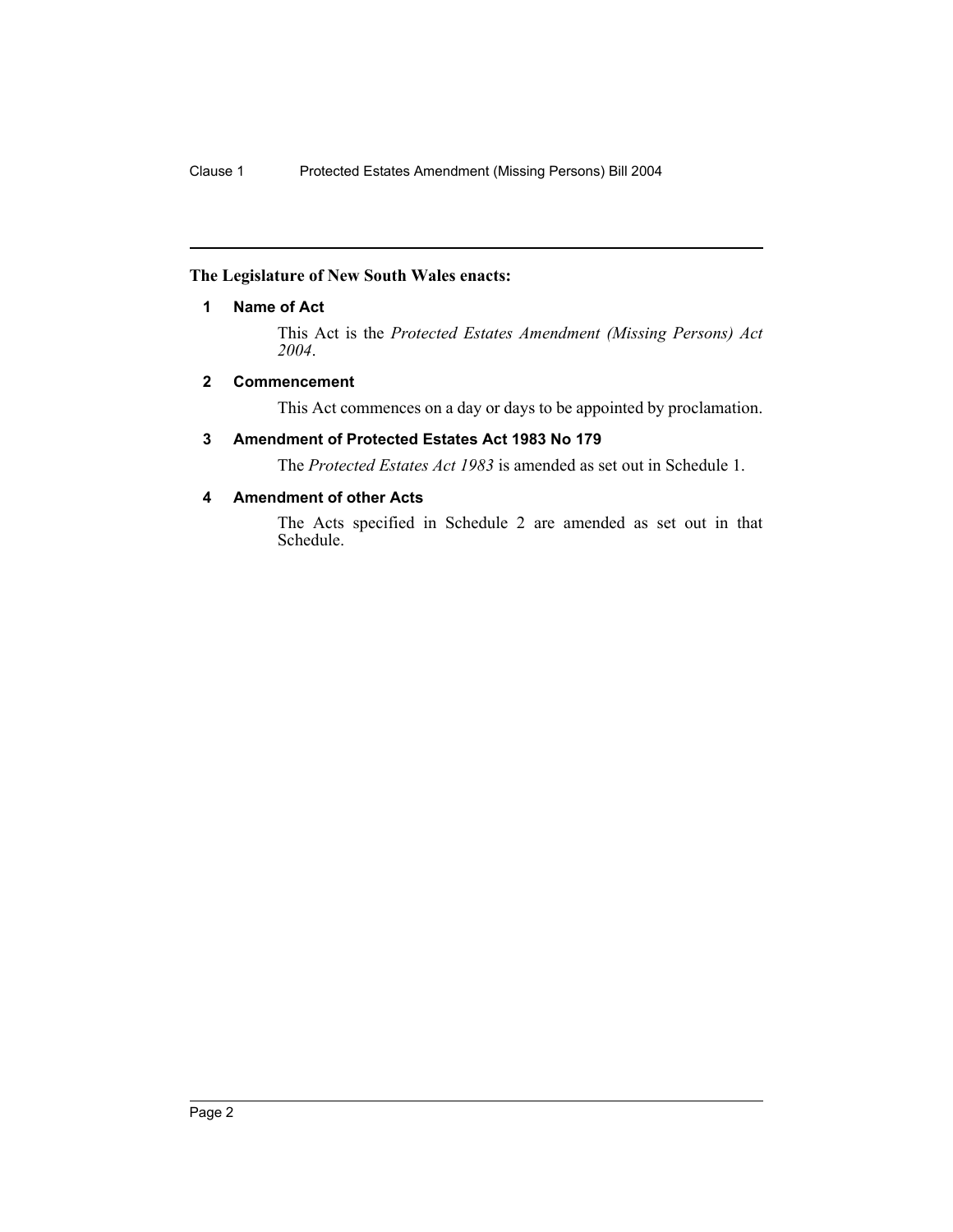Amendment of Protected Estates Act 1983 Schedule 1

# **Schedule 1 Amendment of Protected Estates Act 1983**

(Section 3)

#### **[1] Section 4 Definitions**

Insert in alphabetical order in section 4 (1):

*protected missing person* means a person in respect of whom an order is in force under Division 1A of Part 3 that the estate (or any part of it) of the person be subject to management under this Act.

#### **[2] Section 4 (1), definition of "protected person"**

Insert "(other than a protected missing person)" after "means a person".

#### **[3] Section 7 Expenses of Protective Commissioner**

Insert "or protected missing person" after "protected person" wherever occurring.

#### **[4] Section 8 Fees**

Insert "or protected missing person" after "protected person" in section 8 (3).

# **[5] Section 12 Court may give directions to Protective Commissioner**

Insert "or protected missing person" after "protected person" where secondly occurring.

# **[6] Part 3, heading**

Insert "**and missing persons**" after "**affairs**".

# **[7] Part 3, Division 1, heading**

Insert "**relating to incapable persons**" after "**management**".

# **[8] Part 3, Division 1A**

Insert after Division 1:

# **Division 1A Orders for management relating to missing persons**

# **21C Declaration and order where person missing**

- (1) The Court may declare that a person is a missing person and order that the estate of the person (or any part of it) be subject to management under this Act if the Court is satisfied that:
	- (a) the person is a missing person, and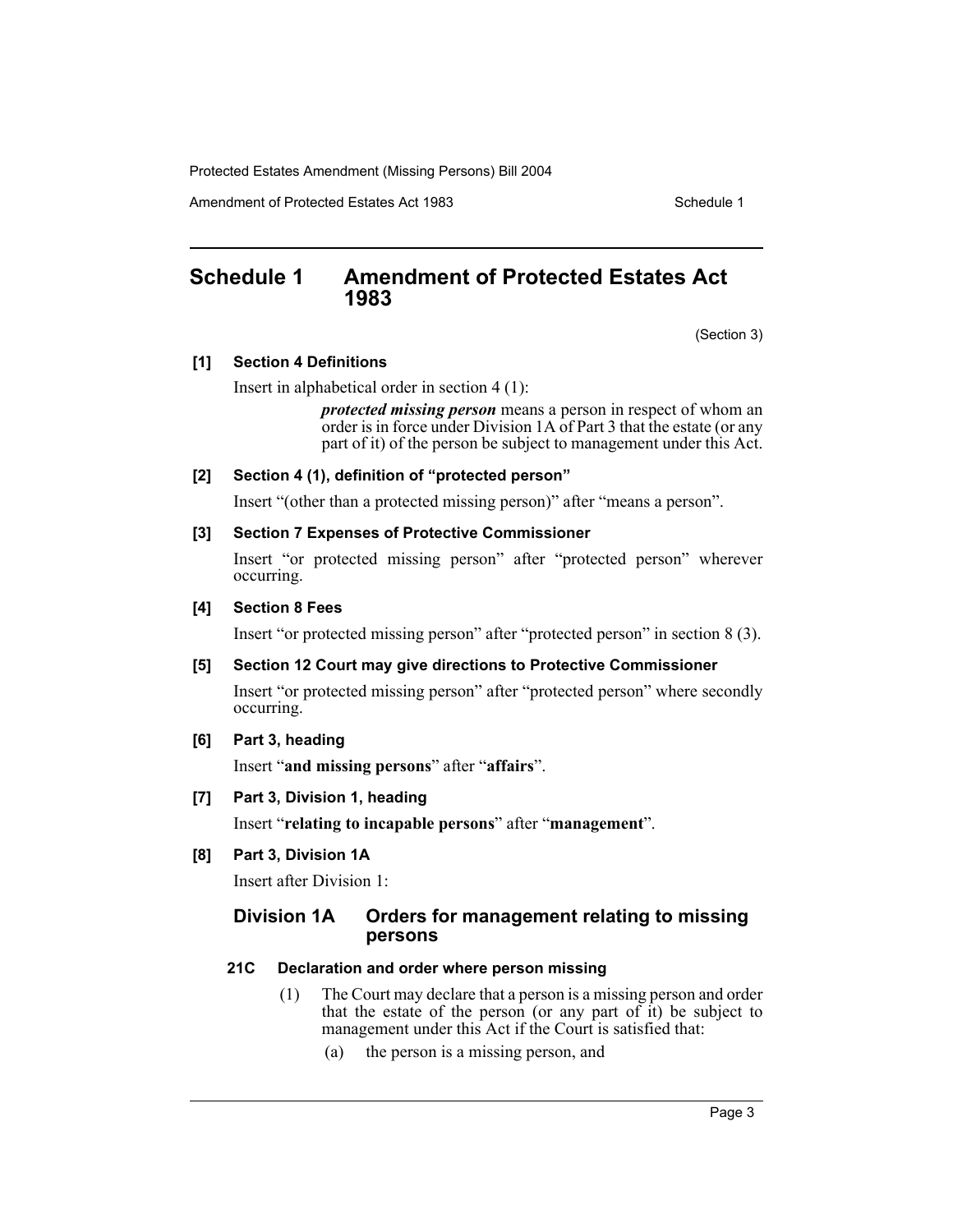Schedule 1 Amendment of Protected Estates Act 1983

- (b) the person's usual place of residence is in this State, and
- (c) it is in the best interests of the person to do so.
- (2) The Court may be satisfied that a person is a missing person only if it is satisfied that:
	- (a) it is not known whether the person is alive, and
	- (b) all reasonable efforts have been made to locate the person, and
	- (c) persons residing at the place where the person was last known to reside, or relatives or friends, with whom the person would be likely to communicate, have not heard from, or of, the person for at least 90 days.
- (3) An application for a declaration and order under this section in relation to a person may be made by any of the following persons:
	- (a) the spouse of the person,
	- (b) a relative of the person,
	- (c) a business partner or employee of the person,
	- (d) the Attorney General,
	- (e) the Protective Commissioner,
	- (f) any other person who has an interest in the estate of the person.
- (4) On the hearing of an application for the purposes of this section, evidence may be given to the Court in such form and in accordance with such procedures as the Court thinks fit.

#### **[9] Section 22 Management of estates of persons other than patients**

Omit "protected person" wherever occurring. Insert instead "person".

#### **[10] Section 22**

Insert "or 21C" after "section 13".

# **[11] Section 24 Powers as to property**

Insert "or protected missing person" after "protected person" wherever occurring.

#### **[12] Section 25 Power to employ agents**

Insert "or protected missing person" after "protected person" in section 25 (1).

#### **[13] Section 26 Execution of documents**

Insert after section 26 (1):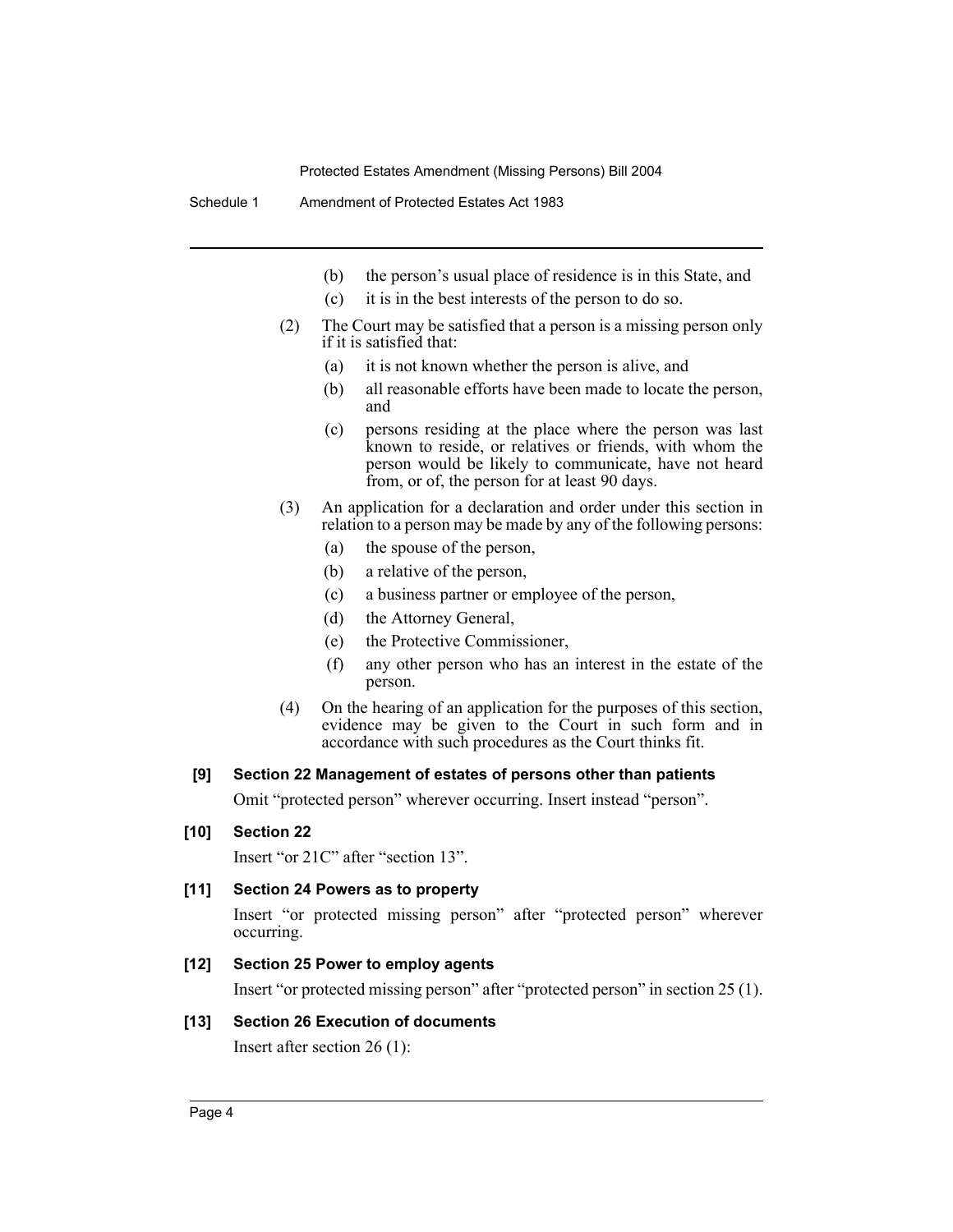Amendment of Protected Estates Act 1983 Schedule 1

(1A) For the purposes of managing the estate of a protected missing person, the Protective Commissioner has, and may exercise, all the functions that the protected missing person has and can exercise or would have and could exercise if the person were not missing.

#### **[14] Section 26 (2)**

Insert "or protected missing person" after "protected person" where firstly, secondly and thirdly occurring.

# **[15] Section 26 (2)**

Insert "or (1A)" after "subsection (1)".

# **[16] Section 26 (2)**

Omit "to which the protected person".

Insert instead "to which a protected person".

#### **[17] Section 28 Disposition of money in hands of Protective Commissioner**

Insert "or protected missing person" after "protected person" wherever occurring (except where firstly occurring in section 28 (2)  $(c)$ ).

#### **[18] Section 28 (1) (b)**

Omit the paragraph. Insert instead:

(b) in the event of the death of the protected person or protected missing person, the person's funeral expenses,

#### **[19] Section 28 (1AA)**

Insert after section 28 (1):

(1AA) In addition to the purposes set out in subsection (1), the Protective Commissioner may apply money comprising the whole or part of the estate of a protected person towards the maintenance, clothing, medicine and care, past and future, of the protected person.

#### **[20] Section 28 (3) (b)**

Omit the paragraph.

# **[21] Section 28 (4)**

Insert after section 28 (3):

(4) In addition to the matters set out in subsection (3), for the purposes of ascertaining whether a protected person prefers a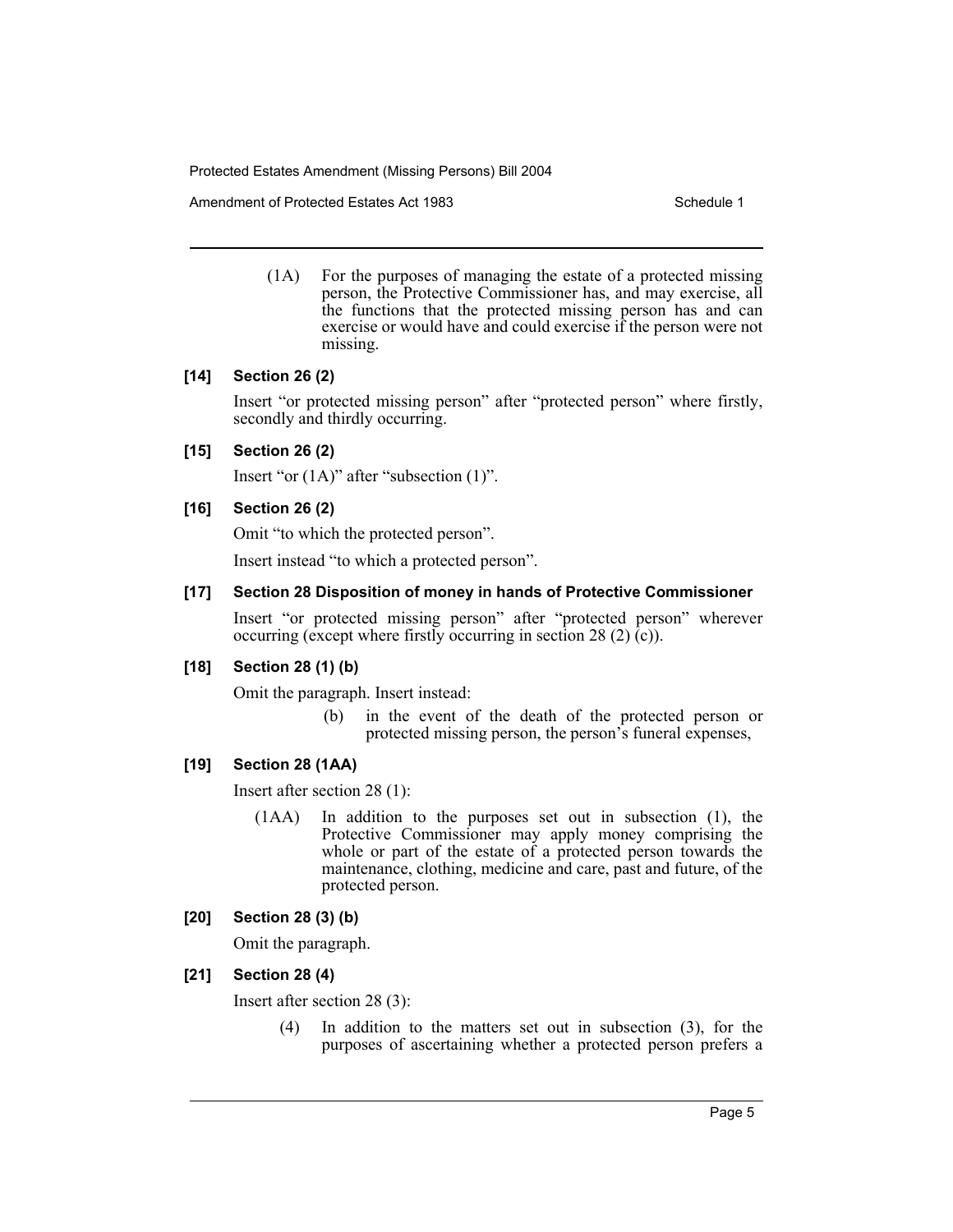Schedule 1 Amendment of Protected Estates Act 1983

particular form of investment, the Protective Commissioner may have regard to any views expressed to the Protective Commissioner by the protected person regarding the person's preferred form of investment.

#### **[22] Section 28A Review by ADT of decisions by Protective Commissioner under this Division**

Omit "the protected person" from section 28A (3) (a).

Insert instead "a protected person".

# **[23] Section 28A (3) (b)**

Omit "the protected person".

Insert instead "a protected person or protected missing person in respect of whose estate the decision was made".

#### **[24] Section 29 Application of Division**

Insert "or protected missing person" after "protected person".

#### **[25] Section 30 Protective Commissioner may authorise and direct functions of managers**

Insert "or protected missing person" after "protected person" wherever occurring in section 30 (1) and (5).

#### **[26] Section 30A Review by ADT of decisions by Protective Commissioner in relation to managers**

Insert "or protected missing person" after "protected person" in section 30A (1).

#### **[27] Section 31 Security in respect of management**

Insert "or protected missing person" after "protected person" wherever occurring in section 31 (1) and  $(3)$ .

#### **[28] Section 31A Managers may lodge estate funds with Protective Commissioner**

Insert "or protected missing person" after "protected person" wherever occurring in section 31A (1).

#### **[29] Section 31B Financial plans**

Insert "or protected missing person" after "protected person" in section 31B (1).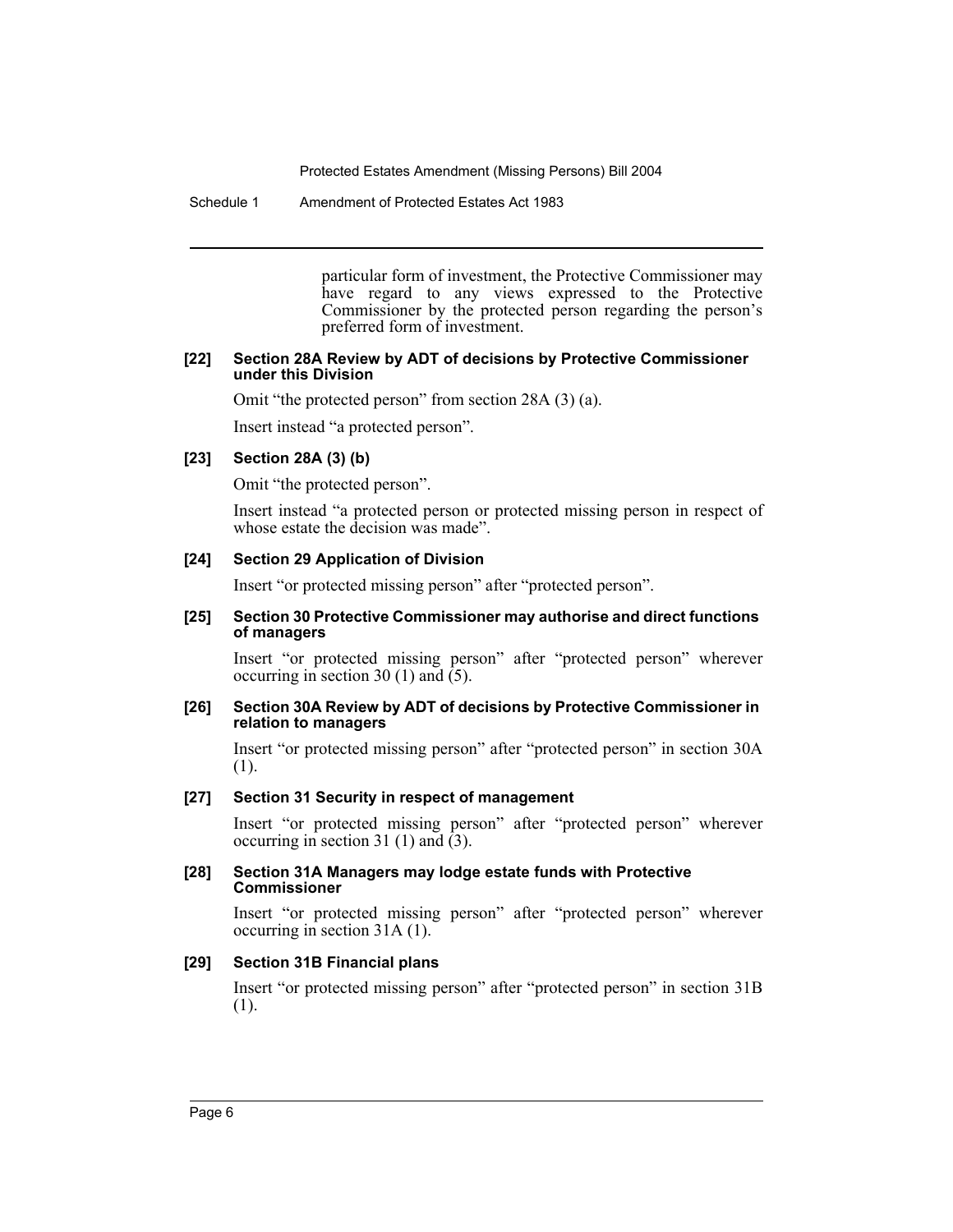Amendment of Protected Estates Act 1983 Schedule 1

#### **[30] Section 32 Orders by Court as to property**

Insert after section 32 (1):

- (1A) The Court may make such orders as appear to it necessary for rendering the property and income of a protected missing person available for the following purposes:
	- (a) the payment of the debts of, and otherwise for the benefit of, the protected missing person,
	- (b) the maintenance and benefit of the family of the protected missing person,
	- (c) otherwise as it thinks necessary or desirable for the care and management of the estate of a protected missing person.

#### **[31] Section 32 (2)**

Insert "or (1A)" after "subsection (1)".

#### **[32] Section 32 (2)**

Insert "or protected missing person" after "protected person" wherever occurring.

#### **[33] Section 32 (2) (a) (i)**

Insert "or protected missing person's" after "protected person's".

#### **[34] Section 32 (2) (a) (iv)**

Omit the subparagraph.

# **[35] Section 32 (3)**

Insert after section 32 (2):

(3) The Court may make an order under subsection (2) (a) for the purpose of raising or securing or repaying with or without interest money which is to be or which has been applied for the payment of, or provision for the expenses of, future maintenance of a protected person.

#### **[36] Section 33 Orders by Court as to management of estates**

Insert "or protected missing persons" after "protected persons" in section 33 (1).

#### **[37] Section 34 Termination of management**

Insert after section 34 (1):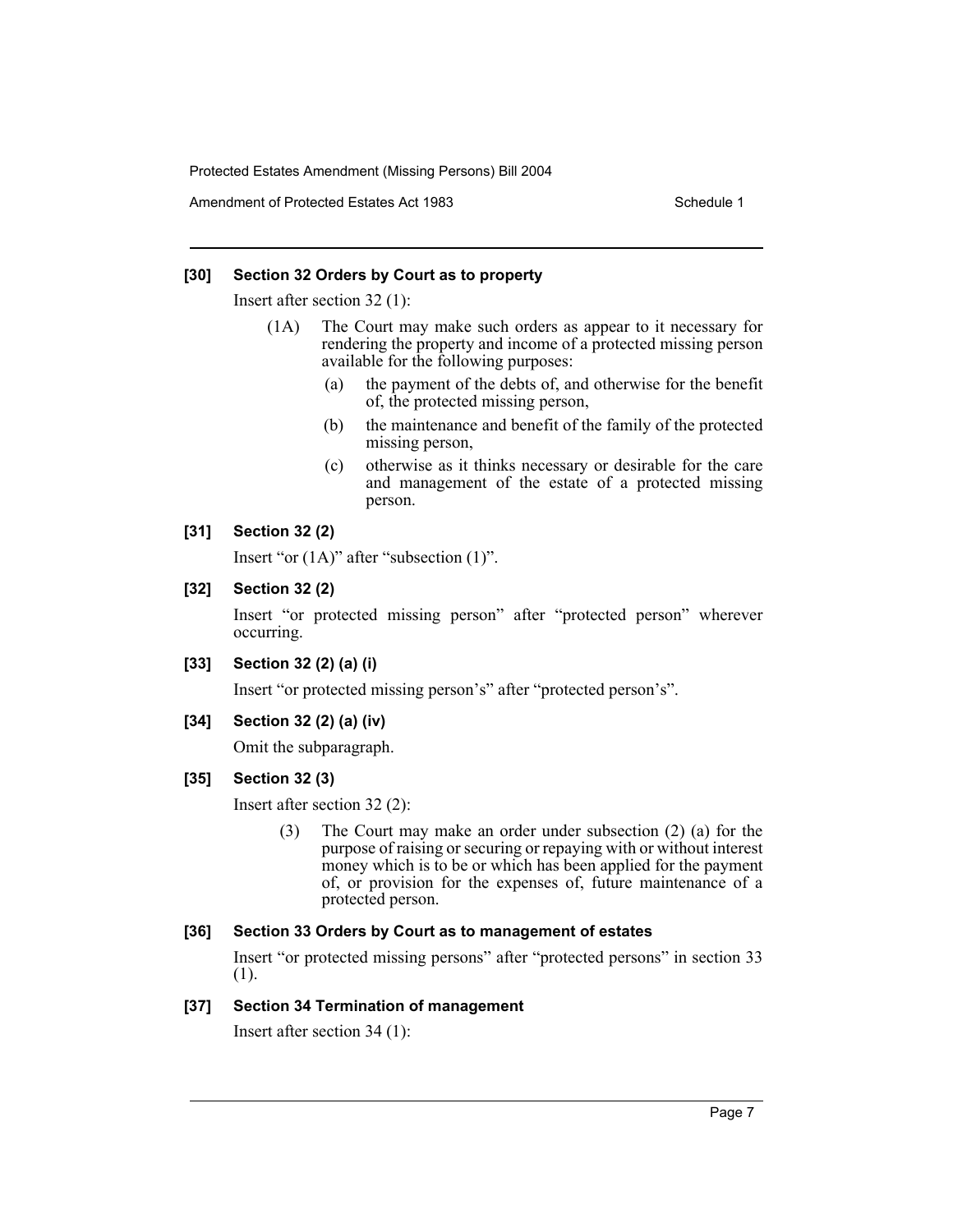Schedule 1 Amendment of Protected Estates Act 1983

- (2) The management of the estate of a protected missing person under this Act is terminated:
	- (a) on the order that the estate be subject to management under this Act being revoked, or
	- (b) on the Protective Commissioner certifying under section 38A that the management is terminated, or
	- (c) on the death of the protected missing person.

# **[38] Section 35A**

Insert after section 35:

#### **35A Orders where person no longer missing**

If, on application to it by a protected missing person or other person, the Court is satisfied that a protected missing person is alive, it may:

- (a) revoke any declaration made that the person is a missing person, and
- (b) revoke the order that the estate of the person be subject to management under this Act, and
- (c) make such orders as appear to it to be necessary to give effect to the revocation of the order, including the release of the estate of the person from the control of the Court, the Protective Commissioner or a manager and the discharge of any manager.

#### **[39] Section 38A**

Insert after section 38:

#### **38A Termination by Protective Commissioner where person no longer missing**

- (1) The Protective Commissioner may, if satisfied that a protected missing person is alive, certify that management of the estate of the protected missing person is terminated.
- (2) The regulations may make provision for or with respect to information that the Protective Commissioner may take into account for the purposes of being satisfied that a protected missing person is alive.

#### **[40] Section 39 Functions of Protective Commissioner on termination of management**

Insert "or protected missing person" after "protected person".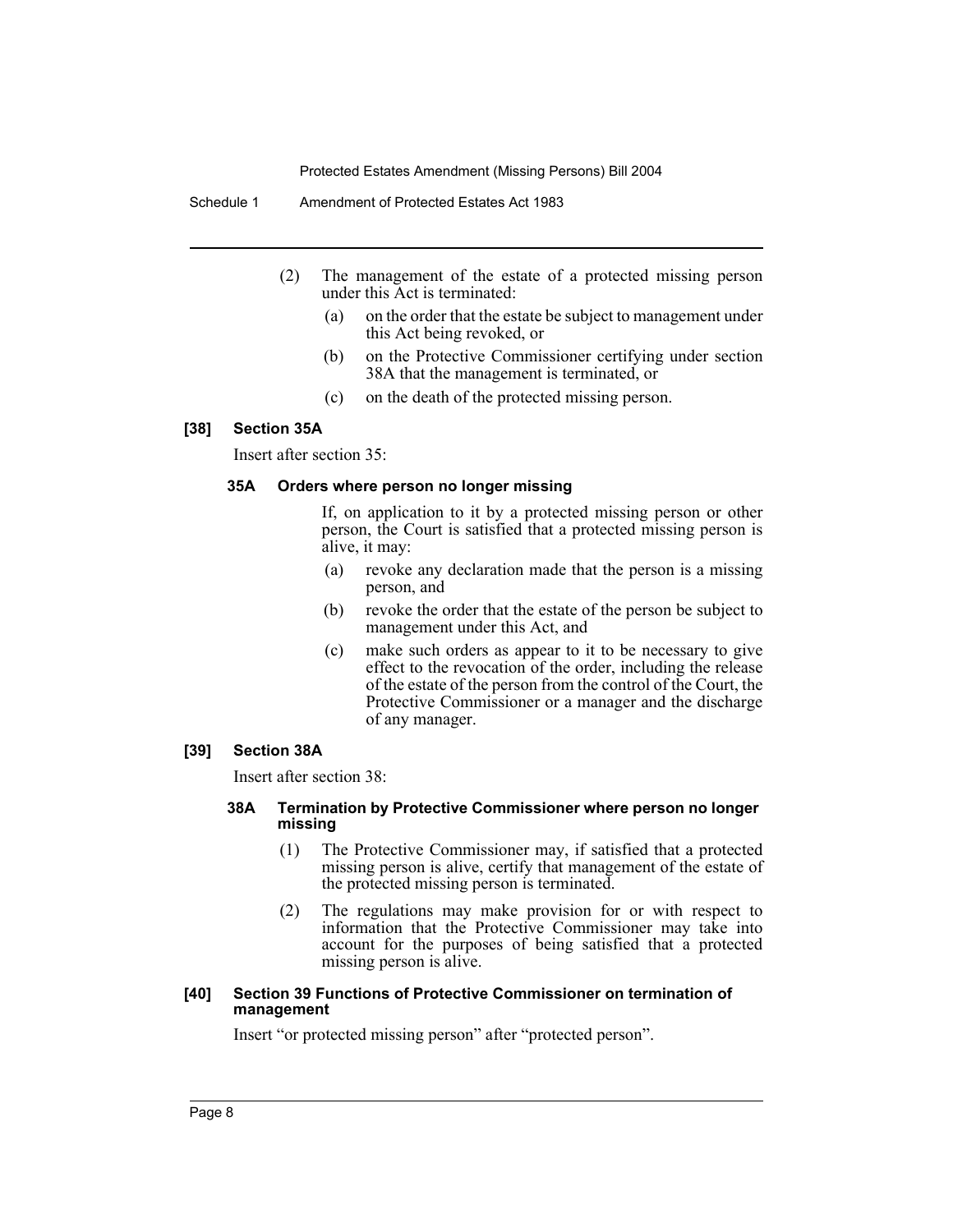Amendment of Protected Estates Act 1983 Schedule 1

#### **[41] Section 42 Death of protected person or protected missing person**

Insert "or protected missing person" after "protected person" wherever occurring.

#### **[42] Section 42 (2) and (3) (a)**

Insert "or protected missing person's" after "protected person's" wherever occurring.

#### **[43] Section 43 Protective Commissioner may act until notice of death or revocation received**

Insert "or protected missing person" after "protected person" wherever occurring.

#### **[44] Section 47 Property exchanged and renewed lease to be to same uses as before**

Insert "or protected missing person" after "protected person".

#### **[45] Section 48 Interest in property of certain persons not to be altered**

Insert "or protected missing person" after "protected person" wherever occurring in section 48 (1),  $(3)$  and (4).

# **[46] Section 49 Expenses of improvements may be charged on estate**

Insert "or protected missing person" after "protected person" wherever occurring.

# **[47] Section 49 (3)**

Insert "or protected missing person's" after "protected person's".

#### **[48] Section 50 Consultation by Protective Commissioner**

Insert after section 50 (1):

(1A) Before the Protective Commissioner takes any action in respect of the estate of a protected missing person, the Protective Commissioner must determine whether the action is of such a nature that the relatives of the protected missing person should be consulted in relation to the action.

# **[49] Section 50 (2) and (3)**

Omit "a protected person" wherever occurring. Insert instead "a person".

# **[50] Section 50 (2) and (3)**

Omit "the protected person and relatives of the protected person or any of those persons" wherever occurring.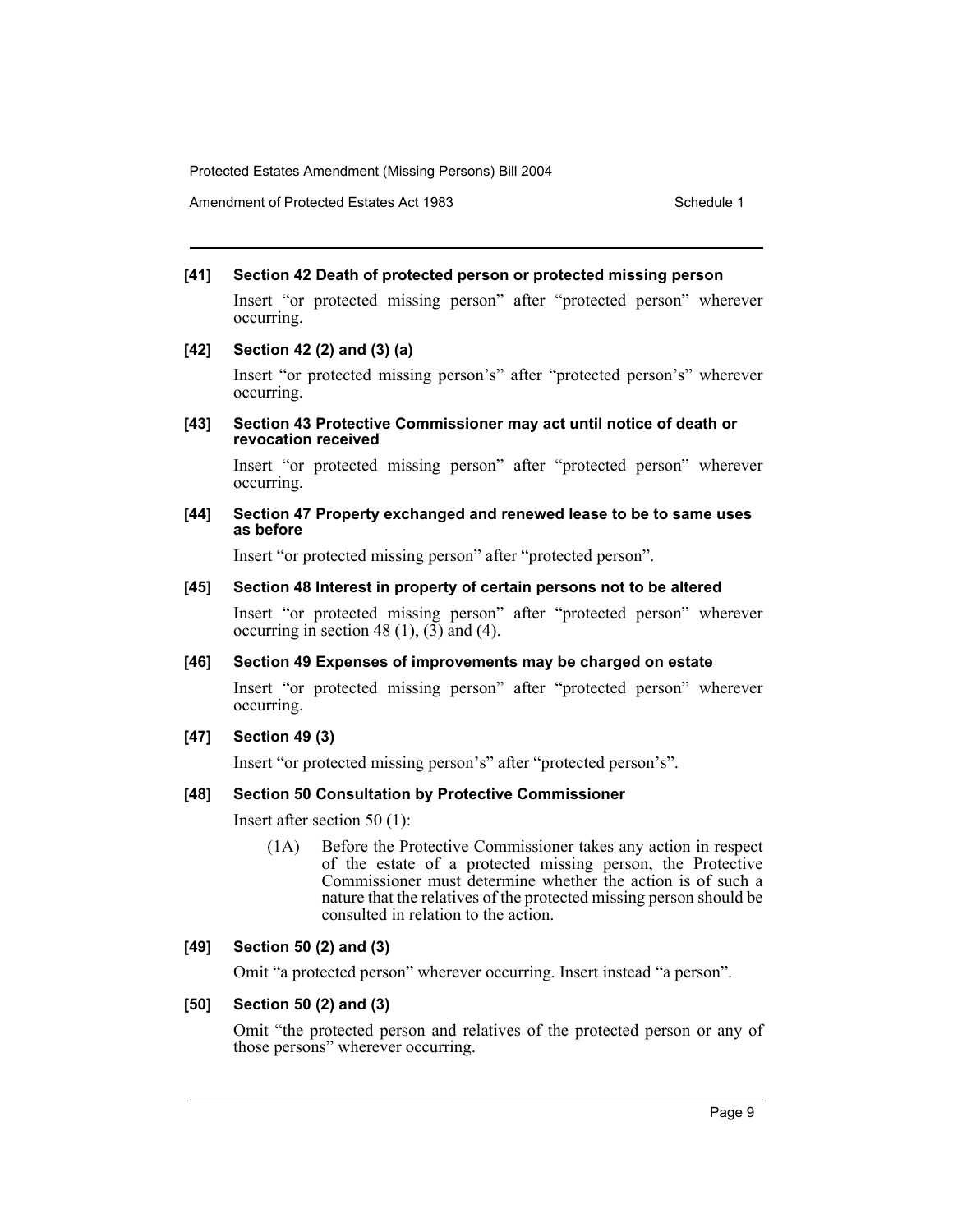Schedule 1 Amendment of Protected Estates Act 1983

Insert instead "a person referred to in subsection (1) or (1A)".

# **[51] Section 50 (3)**

Omit "those persons" where secondly occurring. Insert instead "the person".

# **[52] Section 51 Personal items to be preserved**

Insert "or protected missing person" after "person" wherever occurring.

# **[53] Section 69 Court may dissolve partnership**

Insert "or protected missing person" after "protected person".

# **[54] Section 70 Power to carry orders and directions into effect**

Insert "or protected missing person" after "protected person" wherever occurring in section 70 (1).

# **[55] Section 71 Manager may act as trustee or guardian in certain cases**

Insert "or protected missing person" after "protected person" wherever occurring in section 71 (1) and  $(2)$ .

# **[56] Section 72 Temporary provision for maintenance**

Insert "or protected missing person" after "protected person" wherever occurring in section 72 (1) (except where secondly occurring).

# **[57] Section 72 (2)**

Insert "or protected missing person's" after "protected person's".

# **[58] Section 73 Transfer of stock belonging to certain persons**

Insert "or protected missing person" after "protected person" wherever occurring.

# **[59] Section 76 Powers of attorney**

Insert "or protected missing person" after "protected person" in section 76 (11) (a).

# **[60] Section 77 Costs may be paid out of estate**

Insert "or protected missing person" after "protected person" in section 77 (2).

# **[61] Schedule 1 Savings and transitional provisions**

Insert at the end of clause 1 (1):

*Protected Estates Amendment (Missing Persons) Act 2004*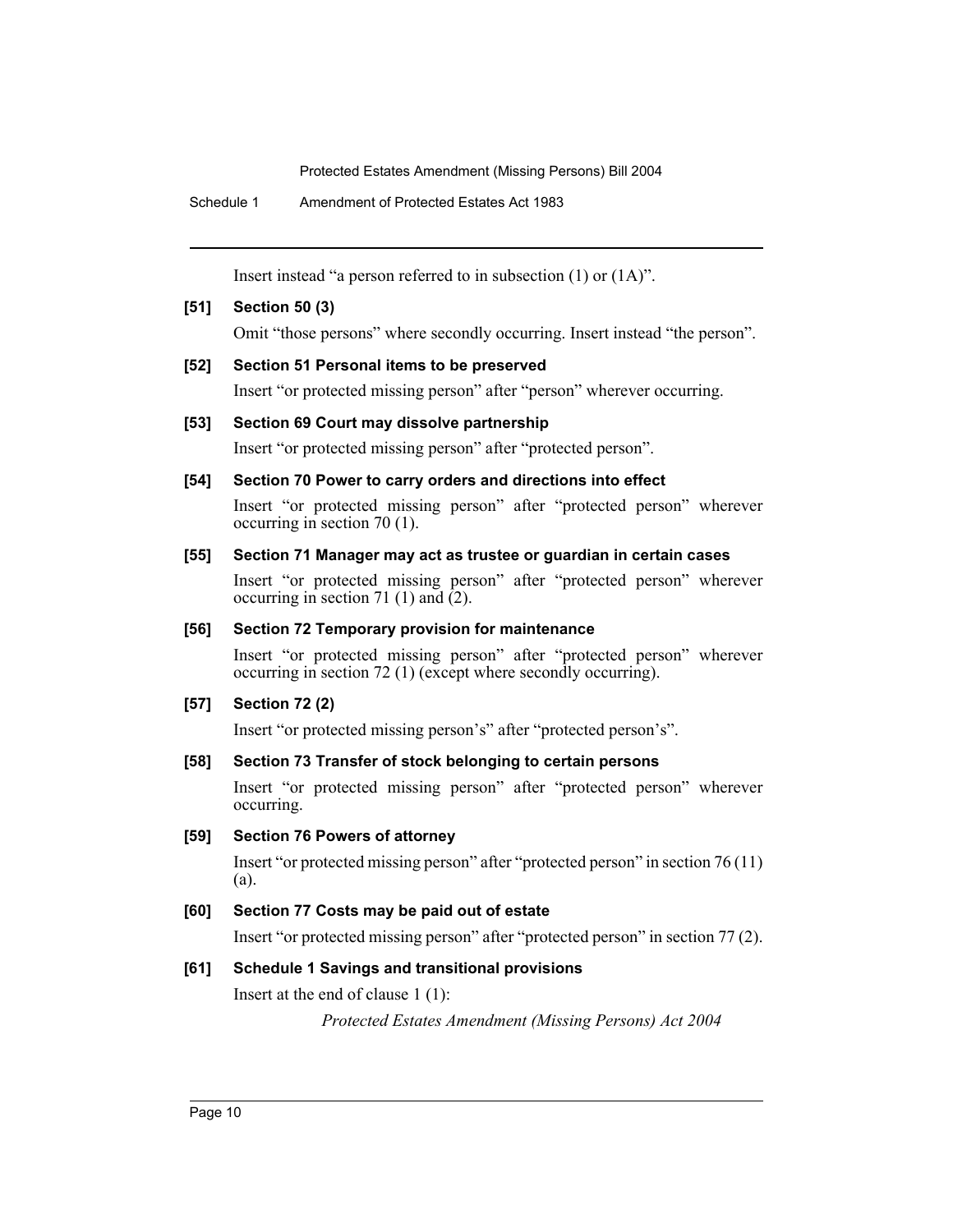Amendment of Protected Estates Act 1983 Schedule 1

# **[62] Schedule 1, Part 4**

Insert after Part 3:

# **Part 4 Provisions consequent on enactment of Protected Estates Amendment (Missing Persons) Act 2004**

# **8 Application of amendments to existing missing persons**

A declaration and order may be made under Division 1A of Part 3, as inserted by the *Protected Estates Amendment (Missing Persons) Act 2004*, in relation to a person who became a missing person (as referred to in section 21C (2)) during a period commencing before the commencement of that Division and continuing after that commencement.